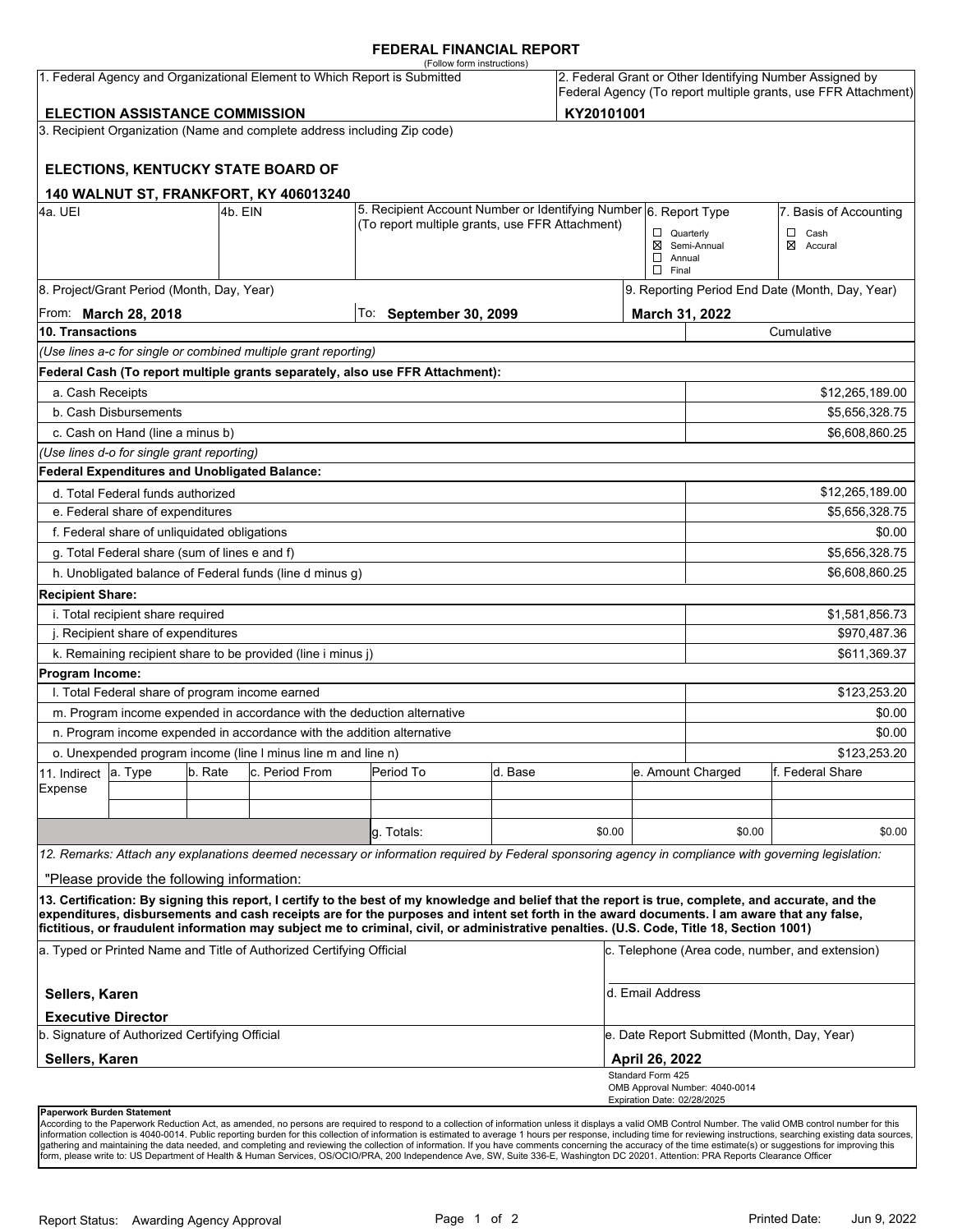| <b>FEDERAL FINANCIAL REPORT</b><br>(Additional Page) |                                                                                                                                                                                                                                                                                                                              |  |  |  |  |
|------------------------------------------------------|------------------------------------------------------------------------------------------------------------------------------------------------------------------------------------------------------------------------------------------------------------------------------------------------------------------------------|--|--|--|--|
| Federal Agency & Organization                        | ELECTION ASSISTANCE COMMISSION                                                                                                                                                                                                                                                                                               |  |  |  |  |
| Federal Grant ID                                     | KY20101001<br>÷.                                                                                                                                                                                                                                                                                                             |  |  |  |  |
| <b>Recipient Organization</b>                        | ELECTIONS, KENTUCKY STATE BOARD OF<br>140 WALNUT ST, FRANKFORT, KY 406013240                                                                                                                                                                                                                                                 |  |  |  |  |
| UEI                                                  |                                                                                                                                                                                                                                                                                                                              |  |  |  |  |
| <b>UEI Status when Certified</b><br>EIN              |                                                                                                                                                                                                                                                                                                                              |  |  |  |  |
| <b>Reporting Period End Date</b>                     | March 31, 2022                                                                                                                                                                                                                                                                                                               |  |  |  |  |
| <b>Status</b>                                        | Awarding Agency Approval                                                                                                                                                                                                                                                                                                     |  |  |  |  |
| Remarks                                              | "Please provide the following information:                                                                                                                                                                                                                                                                                   |  |  |  |  |
|                                                      | State interest earned (current fiscal year): \$-5,167.27<br>State interest expended (current fiscal year): \$<br>Program income earned (current fiscal year): \$<br>Program income earned breakdown (current fiscal year): \$ Source: e.g. Sale of<br>registration list<br>Program income expended (current fiscal year): \$ |  |  |  |  |
|                                                      | The Agency has experienced a loss of interest across the board in all of the<br>associated accounts. This loss is recorded here as State interest of \$-5,167.27<br>reflected in Line 10i and a loss of \$-166.14 in Federal Interest reflected in Line 10I.                                                                 |  |  |  |  |
|                                                      | An interest reallocation was done in February 2022 as part of a Findings resolution.<br>This resulted in an addition of \$89,736.25 in interest being allocated to the Election<br>Security grant. That is reflected in Line 10I.                                                                                            |  |  |  |  |
|                                                      | This Finding resolution also resulted in the initiation of the close of our Section 101                                                                                                                                                                                                                                      |  |  |  |  |
|                                                      | <b>Federal Agency Review</b>                                                                                                                                                                                                                                                                                                 |  |  |  |  |
| <b>Reviewer Name</b>                                 |                                                                                                                                                                                                                                                                                                                              |  |  |  |  |

Phone # Email Review Date Review Comments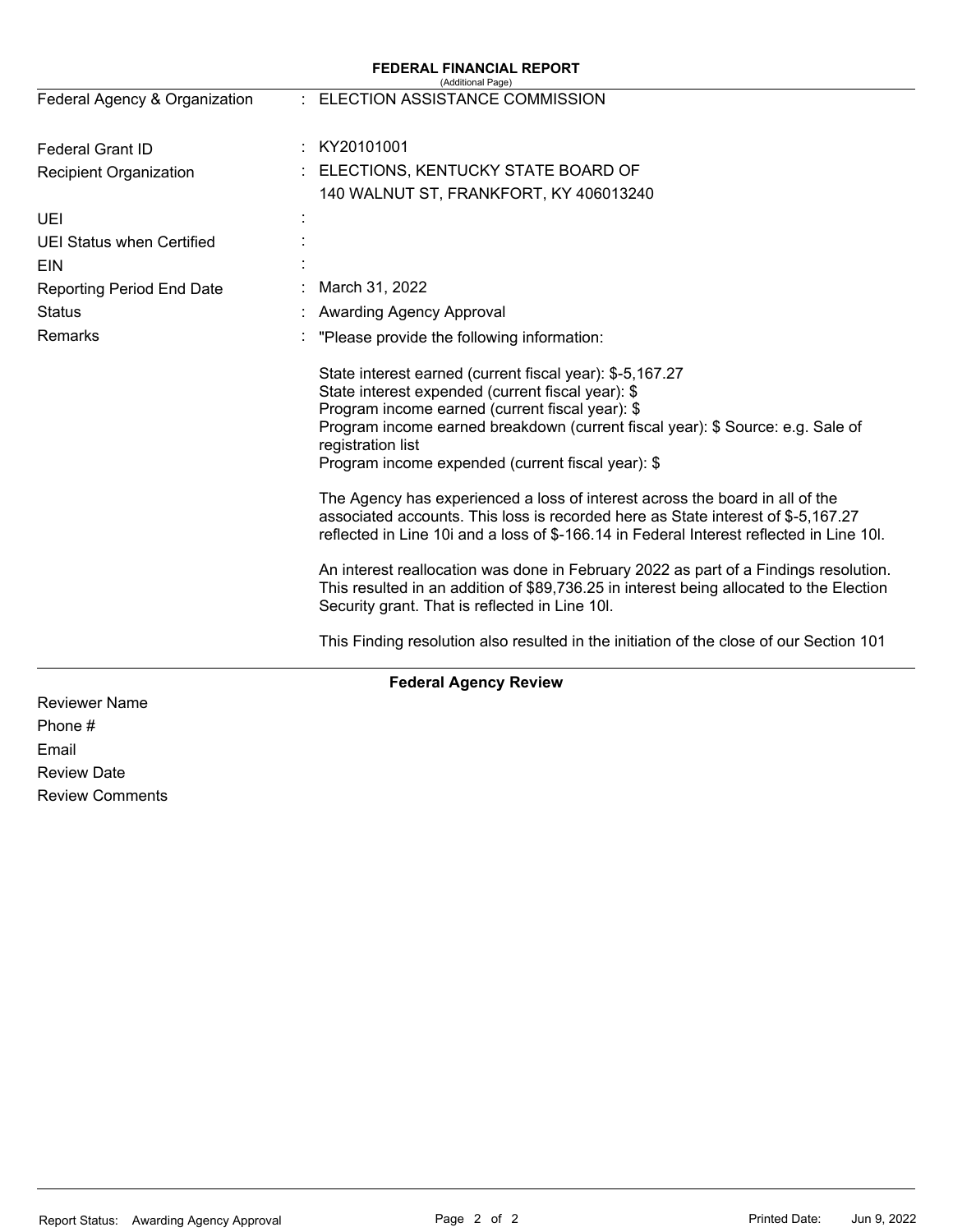# 2021-2022 EAC Progress Report

# **3. EAC Progress Report**

1. State or Territory:

Kentuckv

#### 2. Grant Number:

KY20101001-01

### 3. Report:

Semi-Annual (Oct 1 - March 31)

#### 4. Grant:

**Election Security** 

5. Reporting Period Start Date

/01/2021

6. Reporting Period End Date

3/31/2022

# **4. Progress and Narrative**

#### 7. Describe in detail what happened during this reporting period and explain how you implemented the approved grant activities in accordance with your State Plan/Pr am Narrative. (Note: Your activities should lign with your Grant Cost Categories Table.)

During this reporting period, the Kentucky State Board of Elections has continued to develop and maintenance the Voter Registration System.

In February 2022, a Findings Resolution determined a reallocation of interest involving the Section 101 and Election Security grants. Both grants were originally combined into the same fund and calculations were determined to allocate that shared interest properly. In doing this, the Agency initiated the close of the Section 101 grant. In addition to the reallocation of interest, some applicable expenses were transferred to the Election Security grant. Those expenditures will be included in the Category section of this report.

During the 2021 reporting period, the Agency purchased carrying cases for electronic poll books. Some of those were still in possession of the Agency but were purchased by a county, at cost, during this reporting period. A negative expenditure is recorded under Voting Equipment and Processes because the Agency booked this payment as a credit against an original expense.

The Agency uses the Commonwealth Office of Technology to provide a designated email inbox specifically for the VRS Help Desk. This has been recorded as \$36.00 of expenditures for Communications.

Also included in the Findings Resolution was the requirement of inventorying electronic poll books. The State Match expenditure of \$210.00 was for the purchase of inventory tags to affix to the equipment.

Reallocated expenditures include \$-12,704.00 in Voter Education/Communications. This original expenditure was offset by the award of Coronavirus Relief funding and was moved off of expenses attributed to the Election Security grant. The original purchase of the electronic poll book cases was moved to the Election Security grant in the amount of \$764.00, categorized as Other. Contractor costs for development and maintenance in the amount of \$118,100.56 was moved to the Election Security grant under Voter Registration System.

8. Describe any significant changes to your program during the project, including changes to your original State Plan/Program Narrative or favorable developments that improved program efficiency and/or service delivery.

 $N/A$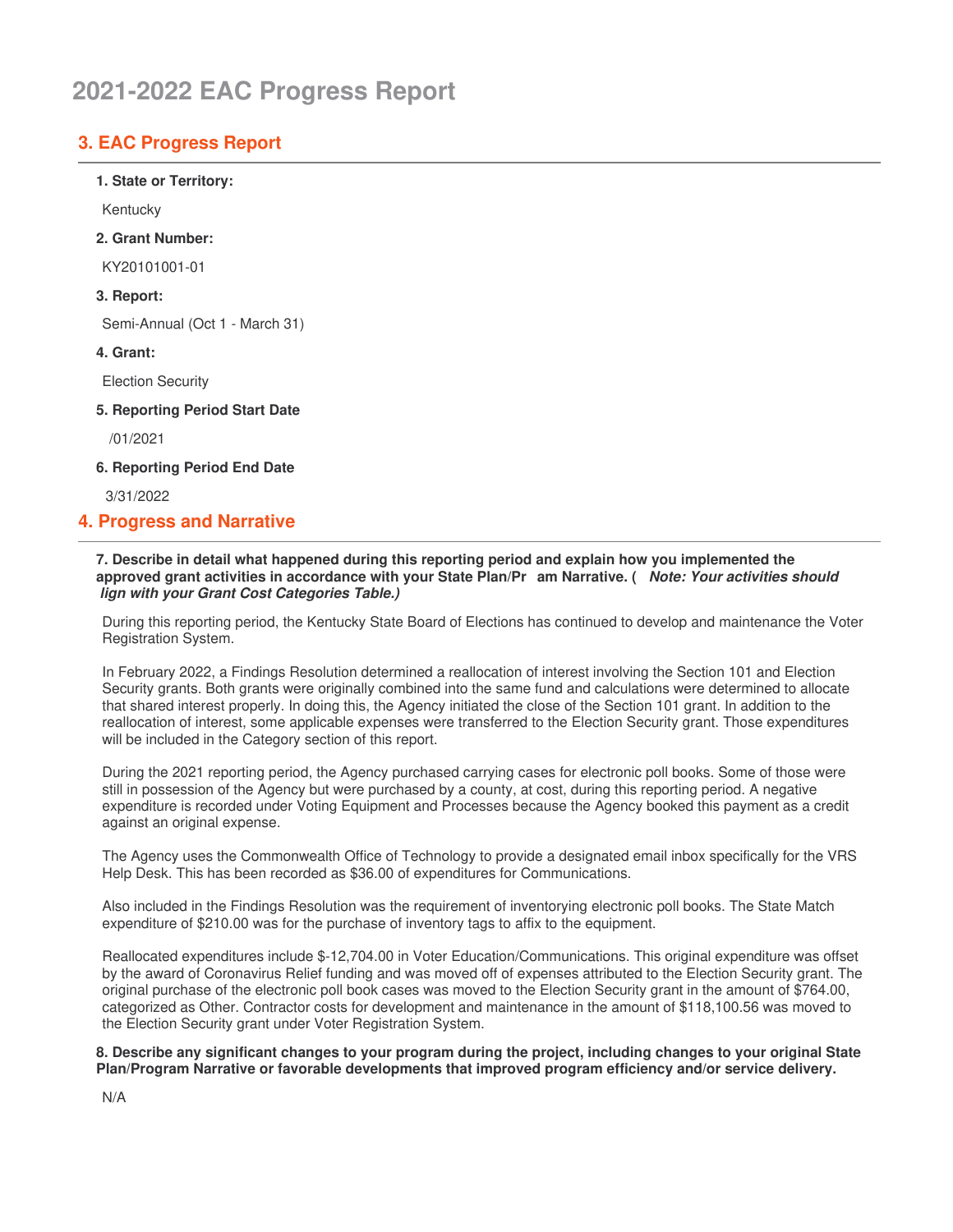9. Issues Encountered:

Describe all major issues that arose during the implementation f the project and the reasons why established goals were not met, if applicable. Address each issue separately and describe whether and how the issues were resolved. Also, briefly discuss the implications of any unresolved issues or concerns.

 $N/A$ 

10. Provide a description of any training conducted, including security training.

 $N/A$ 

11. Subgrants:

Did your office provide subawards to local jurisdictions during this reporting period?

**No** 

**12. Match:** 

#### Describe how you are meeting or have met the matching requirement.

The Agency is currently using a combination of both State Restricted and General Funding. Additional state match was requested in the most recent Biennial Budget and has been passed by Legislation to take effect on 07/01/2022. Throughout the remainder of the current Fiscal Year 2022, the Agency will devote all available match funding to gain ground in this requirement.

13. Report on the number and type of articles of voting equipment obtained with the funds. Include the amount xpended on the expenditure table.

 $N/A$ 

## **5. Expenditures**

# 14. Current Period Amount Expended and Unliquidated Obligations

# **GRANT COST CATEGORIES - FEDERAL**

Voting Equipment and Processes: : - \$672 Voter Registration Systems:: \$188950 Voter Education/Communications:: - \$12668 Other (Specify below): \$764 Total: \$176374

**Comments:** Executive Staff travel to evaluate security of processes in various counties.

# **15. GRANT COST CATEGORIES - MATCH**

Other (Specify below): \$210 **Total: \$210** 

**Comments:** Inventory tags for Federal Inventory of electronic poll books.

# **7. Expenditures**

#### 16. C nfirm Total Grant Expenditure Amounts

Federal: \$176374 Match: \$210 Total: \$176584

# **8. Certification**

Name and Contact of the authorized certifying official of the r cipient.

**First Name** 

Rachel